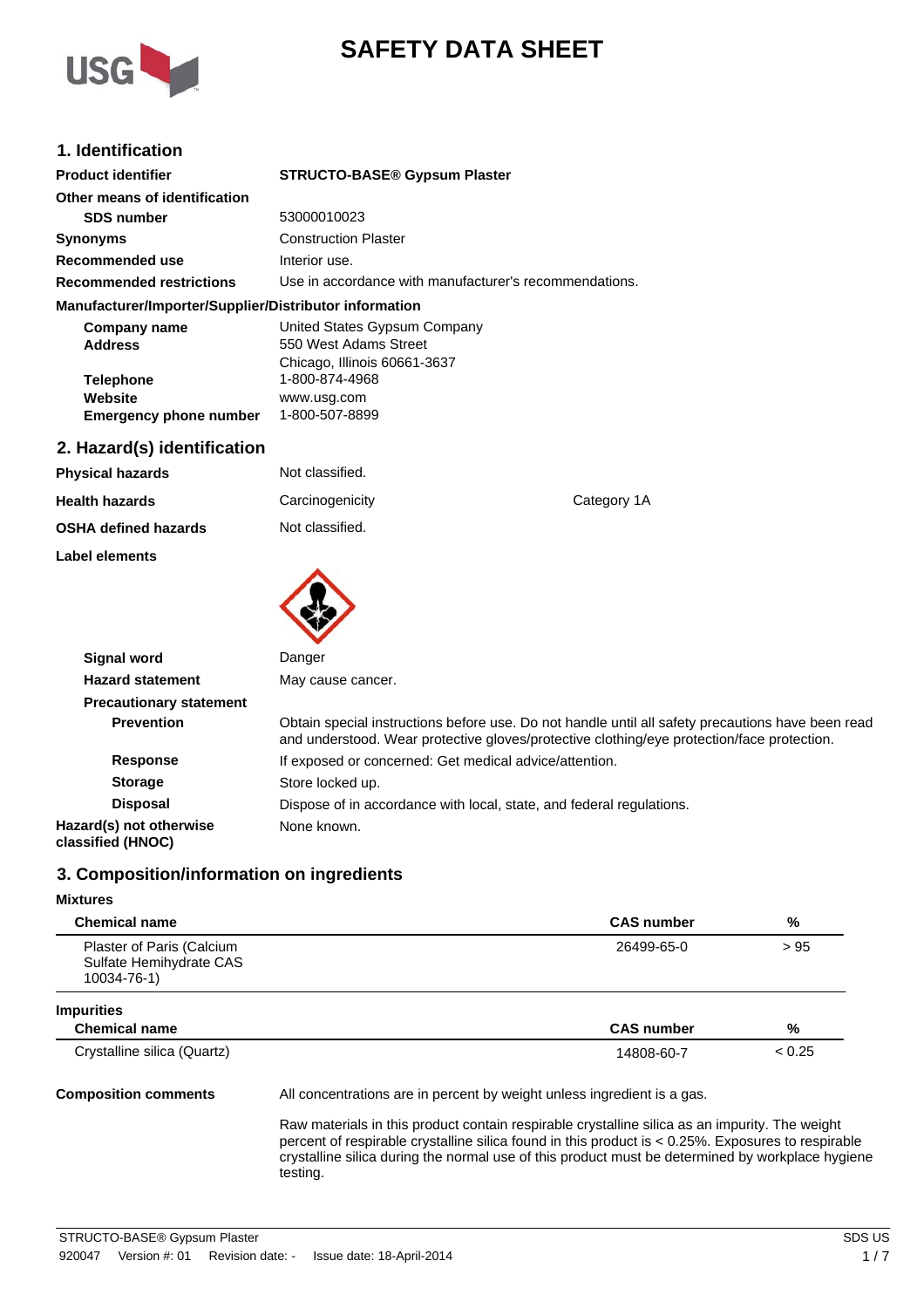### **4. First-aid measures**

| <b>Inhalation</b>                                                            | Dust irritates the respiratory system, and may cause coughing and difficulties in breathing. Move<br>injured person into fresh air and keep person calm under observation. Get medical attention if<br>symptoms persist. |
|------------------------------------------------------------------------------|--------------------------------------------------------------------------------------------------------------------------------------------------------------------------------------------------------------------------|
| <b>Skin contact</b>                                                          | Contact with dust: Rinse area with plenty of water. Get medical attention if irritation develops or<br>persists.                                                                                                         |
| Eye contact                                                                  | Dust in the eyes: Do not rub eyes. Flush thoroughly with water. If irritation occurs, get medical<br>assistance.                                                                                                         |
| Ingestion                                                                    | Plaster of Paris hardens and if ingested may result in stomach and intestinal blockage. Drinking<br>gelatin solutions or large volumes of water may delay setting.                                                       |
| <b>Most important</b><br>symptoms/effects, acute and<br>delayed              | Under normal conditions of intended use, this product is not expected to be a health risk. Dust may<br>irritate throat and respiratory system and cause coughing.                                                        |
| Indication of immediate<br>medical attention and special<br>treatment needed | Provide general supportive measures and treat symptomatically.                                                                                                                                                           |
| <b>General information</b>                                                   | Ensure that medical personnel are aware of the material(s) involved.                                                                                                                                                     |
| 5. Fire-fighting measures                                                    |                                                                                                                                                                                                                          |
| Suitable extinguishing media                                                 | Use fire-extinguishing media appropriate for surrounding materials.                                                                                                                                                      |
| Unsuitable extinguishing<br>media                                            | Not applicable.                                                                                                                                                                                                          |
| Specific hazards arising from<br>the chemical                                | Not a fire hazard.                                                                                                                                                                                                       |

**Special protective equipment and precautions for firefighters**

the workplace. Self-contained breathing apparatus and full protective clothing must be worn in case of fire.

Selection of respiratory protection for firefighting: follow the general fire precautions indicated in

**Fire-fighting equipment/instructions** Use standard firefighting procedures and consider the hazards of other involved materials. **Specific methods** Cool material exposed to heat with water spray and remove it if no risk is involved.

## **6. Accidental release measures**

| Personal precautions,<br>protective equipment and<br>emergency procedures | See Section 8 of the SDS for Personal Protective Equipment.                                                                                                                                                                            |
|---------------------------------------------------------------------------|----------------------------------------------------------------------------------------------------------------------------------------------------------------------------------------------------------------------------------------|
| Methods and materials for<br>containment and cleaning up                  | Vacuum up the spilled material. Vacuums used for this purpose should be equipped with HEPA<br>filters. Containers must be labeled. Collect in approved containers and seal securely. For waste<br>disposal, see Section 13 of the SDS. |
| <b>Environmental precautions</b>                                          | Avoid discharge to drains, sewers, and other water systems.                                                                                                                                                                            |
| 7. Handling and storage                                                   |                                                                                                                                                                                                                                        |
| <b>Precautions for safe handling</b>                                      | Minimize dust production when mixing, or opening and closing bags. Avoid inhalation of dust.                                                                                                                                           |

Wear appropriate personal protective equipment. Wash hands after handling. Observe good industrial hygiene practices and use appropriate lifting techniques.

**Conditions for safe storage, including any incompatibilities** Store in a cool, dry, well-ventilated place. Store away from incompatible materials. Avoid contact with acids, water, and moisture.

### **8. Exposure controls/personal protection**

#### **Occupational exposure limits**

**US. OSHA Table Z-1 Limits for Air Contaminants (29 CFR 1910.1000)**

| <b>Components</b>                                                                       | <b>Type</b> | Value                  | <b>Form</b>          |
|-----------------------------------------------------------------------------------------|-------------|------------------------|----------------------|
| Plaster of Paris (Calcium<br>Sulfate Hemihydrate CAS<br>10034-76-1) (CAS<br>26499-65-0) | <b>PEL</b>  | $5 \text{ mg/m}$ 3     | Respirable fraction. |
|                                                                                         |             | $15 \text{ mg/m}$      | Total dust.          |
| US. OSHA Table Z-3 (29 CFR 1910.1000)                                                   |             |                        |                      |
| <b>Impurities</b>                                                                       | <b>Type</b> | Value                  | <b>Form</b>          |
| Crystalline silica (Quartz)<br>(CAS 14808-60-7)                                         | <b>TWA</b>  | $0.3 \text{ mg/m}$     | Total dust.          |
|                                                                                         |             | $0.1 \,\mathrm{mg/m3}$ | Respirable.          |
|                                                                                         |             | 2.4 mppcf              | Respirable.          |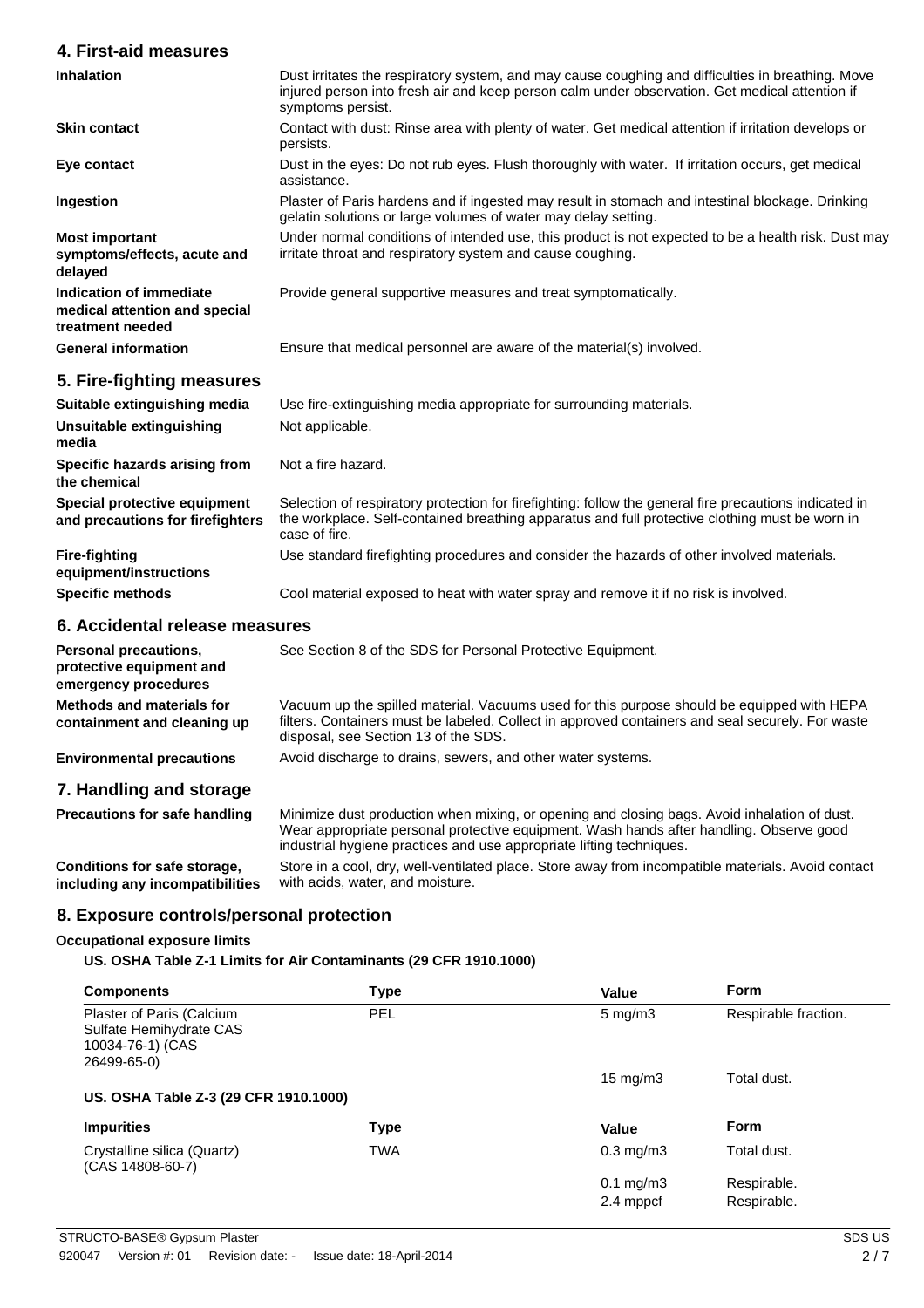## **US. ACGIH Threshold Limit Values**

| <b>Components</b>                                                                       | <b>Type</b>                                                                                                                                                                                                                                                                                                                                                                                                                                                                                                                                                                                                                                                                                              | Value              | Form                 |
|-----------------------------------------------------------------------------------------|----------------------------------------------------------------------------------------------------------------------------------------------------------------------------------------------------------------------------------------------------------------------------------------------------------------------------------------------------------------------------------------------------------------------------------------------------------------------------------------------------------------------------------------------------------------------------------------------------------------------------------------------------------------------------------------------------------|--------------------|----------------------|
| Plaster of Paris (Calcium<br>Sulfate Hemihydrate CAS<br>10034-76-1) (CAS<br>26499-65-0) | <b>TWA</b>                                                                                                                                                                                                                                                                                                                                                                                                                                                                                                                                                                                                                                                                                               | 10 mg/m3           | Inhalable fraction.  |
| <b>Impurities</b>                                                                       | <b>Type</b>                                                                                                                                                                                                                                                                                                                                                                                                                                                                                                                                                                                                                                                                                              | Value              | <b>Form</b>          |
| Crystalline silica (Quartz)<br>(CAS 14808-60-7)                                         | <b>TWA</b>                                                                                                                                                                                                                                                                                                                                                                                                                                                                                                                                                                                                                                                                                               | $0.025$ mg/m $3$   | Respirable fraction. |
| US. NIOSH: Pocket Guide to Chemical Hazards                                             |                                                                                                                                                                                                                                                                                                                                                                                                                                                                                                                                                                                                                                                                                                          |                    |                      |
| <b>Components</b>                                                                       | <b>Type</b>                                                                                                                                                                                                                                                                                                                                                                                                                                                                                                                                                                                                                                                                                              | Value              | <b>Form</b>          |
| Plaster of Paris (Calcium<br>Sulfate Hemihydrate CAS<br>10034-76-1) (CAS<br>26499-65-0) | <b>TWA</b>                                                                                                                                                                                                                                                                                                                                                                                                                                                                                                                                                                                                                                                                                               | $5 \text{ mg/m}$ 3 | Respirable.          |
|                                                                                         |                                                                                                                                                                                                                                                                                                                                                                                                                                                                                                                                                                                                                                                                                                          | 10 mg/m3           | Total                |
| <b>Impurities</b>                                                                       | <b>Type</b>                                                                                                                                                                                                                                                                                                                                                                                                                                                                                                                                                                                                                                                                                              | Value              | <b>Form</b>          |
| Crystalline silica (Quartz)<br>(CAS 14808-60-7)                                         | <b>TWA</b>                                                                                                                                                                                                                                                                                                                                                                                                                                                                                                                                                                                                                                                                                               | $0.05$ mg/m $3$    | Respirable dust.     |
| <b>Biological limit values</b>                                                          | No biological exposure limits noted for the ingredient(s).                                                                                                                                                                                                                                                                                                                                                                                                                                                                                                                                                                                                                                               |                    |                      |
| Appropriate engineering<br>controls                                                     | Provide sufficient ventilation for operations causing dust formation. Observe occupational<br>exposure limits and minimize the risk of exposure.                                                                                                                                                                                                                                                                                                                                                                                                                                                                                                                                                         |                    |                      |
|                                                                                         | Individual protection measures, such as personal protective equipment                                                                                                                                                                                                                                                                                                                                                                                                                                                                                                                                                                                                                                    |                    |                      |
| <b>Eye/face protection</b>                                                              | Wear approved safety goggles.                                                                                                                                                                                                                                                                                                                                                                                                                                                                                                                                                                                                                                                                            |                    |                      |
| <b>Skin protection</b>                                                                  |                                                                                                                                                                                                                                                                                                                                                                                                                                                                                                                                                                                                                                                                                                          |                    |                      |
| <b>Hand protection</b>                                                                  | It is a good industrial hygiene practice to minimize skin contact. For prolonged or repeated skin<br>contact use suitable protective gloves.                                                                                                                                                                                                                                                                                                                                                                                                                                                                                                                                                             |                    |                      |
| Other                                                                                   | Normal work clothing (long sleeved shirts and long pants) is recommended.                                                                                                                                                                                                                                                                                                                                                                                                                                                                                                                                                                                                                                |                    |                      |
| <b>Respiratory protection</b>                                                           | If engineering controls do not maintain airborne concentrations below recommended exposure<br>limits (where applicable) or to an acceptable level (in countries where exposure limits have not<br>been established), an approved respirator must be worn. Use a NIOSH/MSHA approved air<br>purifying respirator as needed to control exposure. Consult with respirator manufacturer to<br>determine respirator selection, use, and limitations. Use positive pressure, air-supplied respirator<br>for uncontrolled releases or when air purifying respirator limitations may be exceeded. Follow<br>respirator protection program requirements (OSHA 1910.134 and ANSI Z88.2) for all respirator<br>use. |                    |                      |
| <b>Thermal hazards</b>                                                                  | None.                                                                                                                                                                                                                                                                                                                                                                                                                                                                                                                                                                                                                                                                                                    |                    |                      |
| <b>General hygiene</b><br>considerations                                                | Always observe good personal hygiene measures, such as washing after handling the material<br>and before eating, drinking, and/or smoking. Routinely wash work clothing and protective<br>equipment separately from regular wash. Observe any medical surveillance requirements.                                                                                                                                                                                                                                                                                                                                                                                                                         |                    |                      |

# **9. Physical and chemical properties**

| Appearance                                   |                                    |        |
|----------------------------------------------|------------------------------------|--------|
| <b>Physical state</b>                        | Solid.                             |        |
| <b>Form</b>                                  | Powder.                            |        |
| Color                                        | White to off-white.                |        |
| Odor                                         | Low to no odor.                    |        |
| <b>Odor threshold</b>                        | Not applicable.                    |        |
| pH                                           | $6 - 8$                            |        |
| <b>Melting point/freezing point</b>          | Not applicable.<br>Not applicable. |        |
| Initial boiling point and boiling<br>range   | Not applicable.                    |        |
| <b>Flash point</b>                           | Not applicable.                    |        |
| <b>Evaporation rate</b>                      | Not applicable.                    |        |
| Flammability (solid, gas)                    | Not applicable.                    |        |
| Upper/lower flammability or explosive limits |                                    |        |
| <b>Flammability limit - lower</b><br>$(\%)$  | Not applicable.                    |        |
| <b>Flammability limit - upper</b><br>$(\%)$  | Not applicable.                    |        |
| STRUCTO-BASE® Gypsum Plaster                 |                                    | SDS US |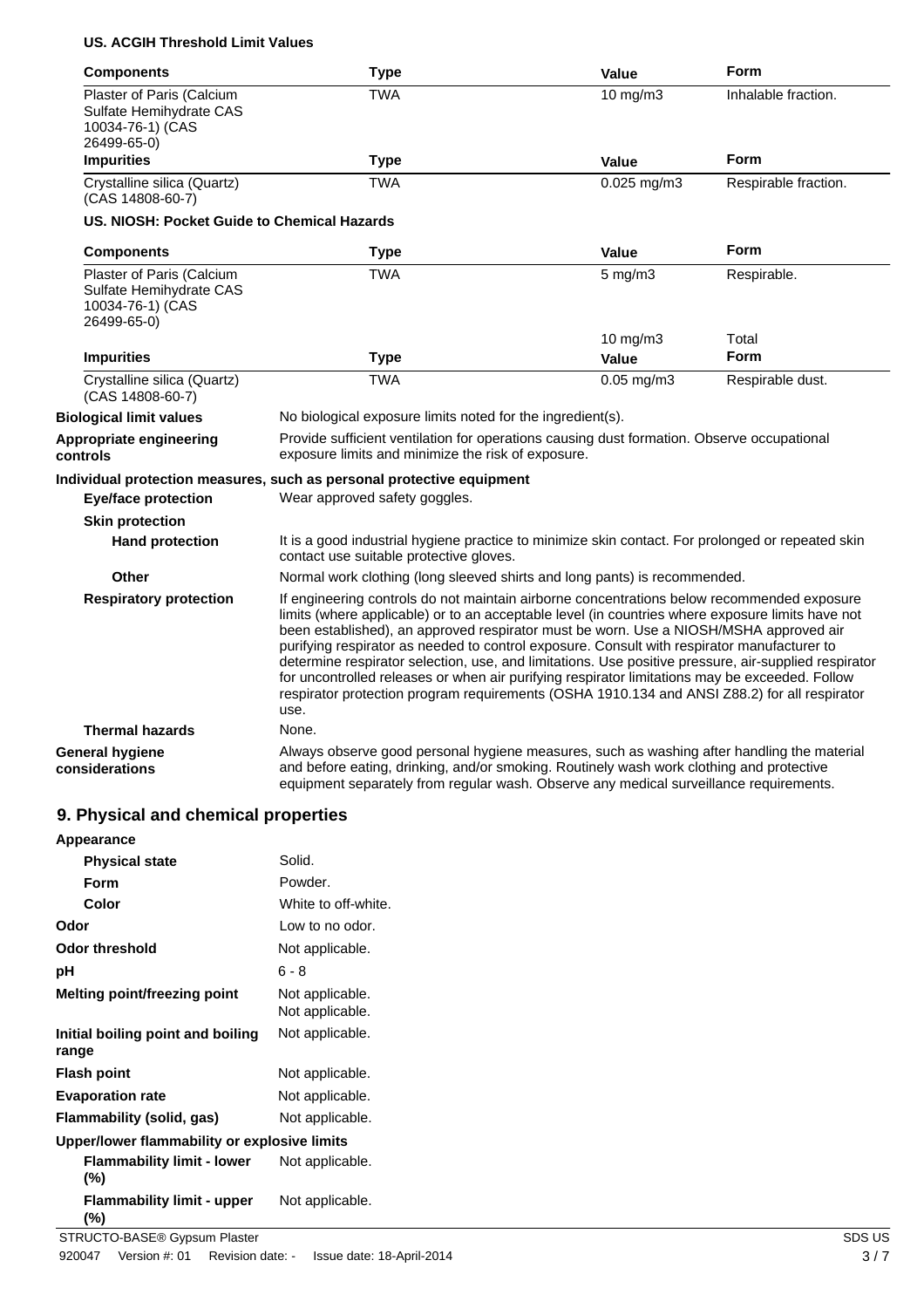| Explosive limit - lower (%)                       | Not applicable.                  |
|---------------------------------------------------|----------------------------------|
| Explosive limit - upper (%)                       | Not applicable.                  |
| Vapor pressure                                    | Not applicable.                  |
| Vapor density                                     | Not applicable.                  |
| <b>Relative density</b>                           | $2.4 - 2.8$ (H <sub>2</sub> O=1) |
| Solubility(ies)                                   |                                  |
| Solubility (water)                                | $0.15 - 0.4$ g/100 g (H2O)       |
| <b>Partition coefficient</b><br>(n-octanol/water) | Not applicable.                  |
| <b>Auto-ignition temperature</b>                  | Not applicable.                  |
| <b>Decomposition temperature</b>                  | 2642 °F (1450 °C)                |
| <b>Viscosity</b>                                  | Not applicable.                  |
| Other information                                 |                                  |
| <b>Bulk density</b>                               | $45 - 55$ lb/ft <sup>3</sup>     |
| <b>Particle size</b>                              | Varies.                          |
| VOC (Weight %)                                    | $0\%$                            |
| 10. Stability and reactivity                      |                                  |
| <b>Reactivity</b>                                 | Not available.                   |

| .                                            |                                                                                                                                                                                                                                                                                                                                                                                             |
|----------------------------------------------|---------------------------------------------------------------------------------------------------------------------------------------------------------------------------------------------------------------------------------------------------------------------------------------------------------------------------------------------------------------------------------------------|
| <b>Chemical stability</b>                    | Material is stable under normal conditions.                                                                                                                                                                                                                                                                                                                                                 |
| <b>Possibility of hazardous</b><br>reactions | Hazardous polymerization does not occur.                                                                                                                                                                                                                                                                                                                                                    |
| <b>Conditions to avoid</b>                   | When mixed with water this product can become very hot. Encasing or making moulds of any body<br>part can cause serious burns that may require surgical removal of affected tissue and even<br>amputation of encased body part.                                                                                                                                                             |
| Incompatible materials                       | Acids. Exposure to water and acids must be supervised because the reactions are vigorous and<br>produce large amounts of heat. Crystalline silica in contact with powerful oxidizing agents, such as<br>fluorine, chlorine trifluoride and oxygen difluoride, may cause fires. Crystalline silica will dissolve in<br>hydrofluoric acid and produce a corrosive gas, silicon tetrafluoride. |
| <b>Hazardous decomposition</b><br>products   | Calcium oxides. Sulfur oxides.                                                                                                                                                                                                                                                                                                                                                              |

# **11. Toxicological information**

## **Information on likely routes of exposure**

| Ingestion                                                                          | May cause discomfort if swallowed.                                                                                                                                                      |  |  |
|------------------------------------------------------------------------------------|-----------------------------------------------------------------------------------------------------------------------------------------------------------------------------------------|--|--|
| <b>Inhalation</b>                                                                  | Inhalation of dusts may cause severe respiratory tract irritation. Prolonged and repeated exposure<br>to airborne respirable crystalline silica can cause silicosis and/or lung cancer. |  |  |
| <b>Skin contact</b>                                                                | Under normal conditions of intended use, this product does not pose a skin hazard.                                                                                                      |  |  |
| Eye contact                                                                        | Direct contact with airborne particulates may cause temporary irritation.                                                                                                               |  |  |
| Symptoms related to the<br>physical, chemical and<br>toxicological characteristics | Dust may irritate eyes and mucous membranes of the nose, throat and upper respiratory system<br>causing sneezing and/or coughing.                                                       |  |  |
| Information on toxicological effects                                               |                                                                                                                                                                                         |  |  |
| <b>Acute toxicity</b>                                                              | Not expected to be a hazard under normal conditions of intended use.                                                                                                                    |  |  |
| <b>Skin corrosion/irritation</b>                                                   | Prolonged or repeated skin contact may cause drying, cracking, or irritation.                                                                                                           |  |  |
| Serious eye damage/eye<br>irritation                                               | Direct contact with eyes may cause temporary irritation.                                                                                                                                |  |  |
| Respiratory or skin sensitization                                                  |                                                                                                                                                                                         |  |  |
| <b>Respiratory sensitization</b>                                                   | Not a respiratory sensitizer.                                                                                                                                                           |  |  |
| <b>Skin sensitization</b>                                                          | Not a skin sensitizer. Plaster of Paris has displayed little sensitization potential.                                                                                                   |  |  |
| Germ cell mutagenicity                                                             | Data does not suggest that this product or any components present at greater than 0.1% are<br>mutagenic or genotoxic.                                                                   |  |  |
| Carcinogenicity                                                                    | Repeated and prolonged exposure to high levels of respirable crystalline silica may cause cancer.                                                                                       |  |  |
| <b>IARC Monographs. Overall Evaluation of Carcinogenicity</b>                      |                                                                                                                                                                                         |  |  |
| Crystalline silica (Quartz) (CAS 14808-60-7)<br><b>NTP Report on Carcinogens</b>   | 1 Carcinogenic to humans.                                                                                                                                                               |  |  |
| Crystalline silica (Quartz) (CAS 14808-60-7)                                       | Known To Be Human Carcinogen.                                                                                                                                                           |  |  |
| <b>Reproductive toxicity</b>                                                       | Not expected to be a reproductive hazard.                                                                                                                                               |  |  |
|                                                                                    |                                                                                                                                                                                         |  |  |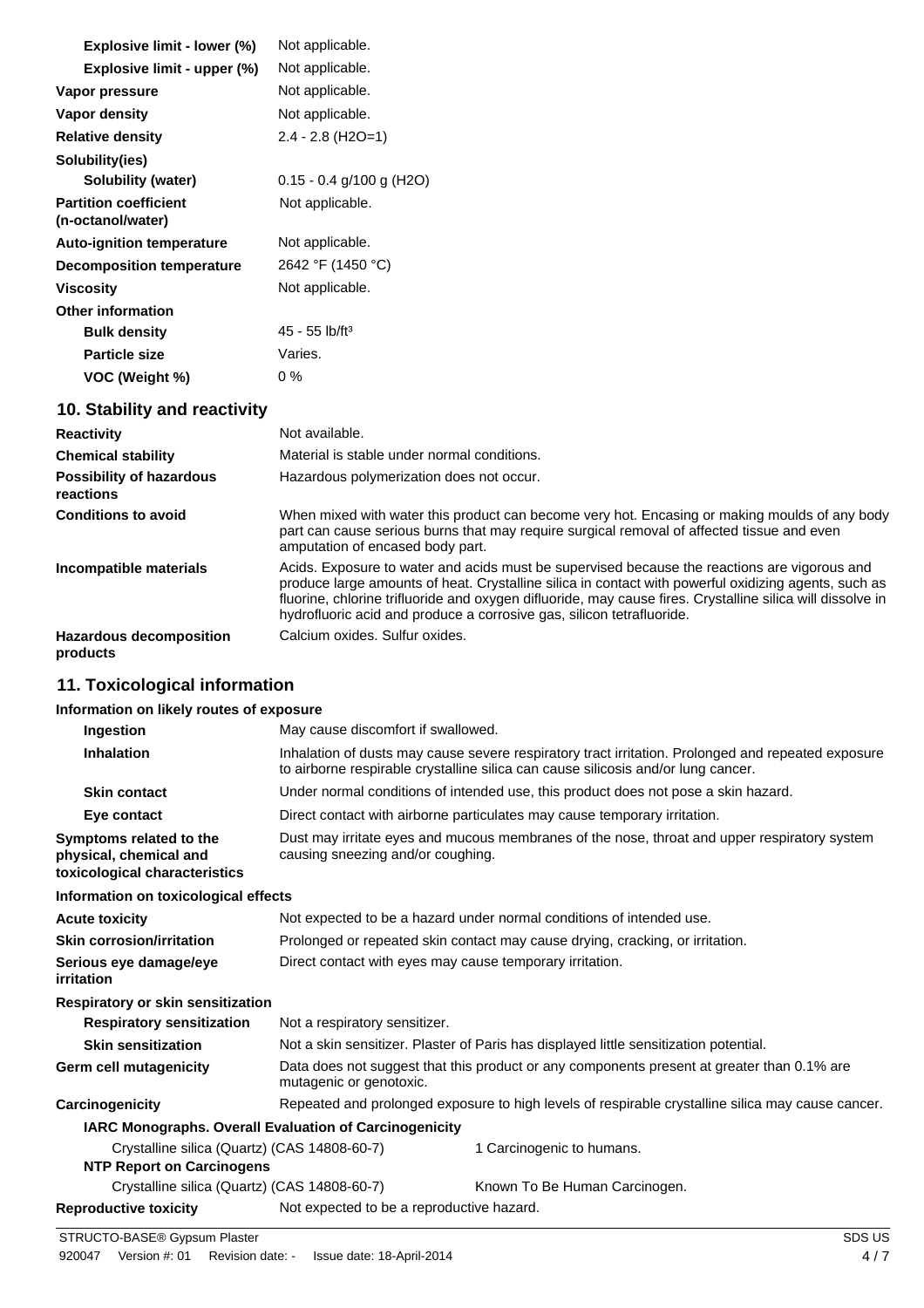| Specific target organ toxicity -<br>single exposure   | No data available, but none expected.                                                                                                                                                                                                                                                                                                                                                                                                                                                                                                                                                                                                          |
|-------------------------------------------------------|------------------------------------------------------------------------------------------------------------------------------------------------------------------------------------------------------------------------------------------------------------------------------------------------------------------------------------------------------------------------------------------------------------------------------------------------------------------------------------------------------------------------------------------------------------------------------------------------------------------------------------------------|
| Specific target organ toxicity -<br>repeated exposure | Not classified. For detailed information, see section 16.                                                                                                                                                                                                                                                                                                                                                                                                                                                                                                                                                                                      |
| <b>Aspiration hazard</b>                              | Due to the physical form of the product it is not an aspiration hazard.                                                                                                                                                                                                                                                                                                                                                                                                                                                                                                                                                                        |
| <b>Chronic effects</b>                                | Prolonged and routine inhalation of high levels of respirable crystalline silica particles can lead to<br>the lung disease known as silicosis. Some studies show excess numbers of cases of scleroderma,<br>connective tissue disorders, lupus, rheumatoid arthritis, chronic kidney diseases and end-stage<br>kidney disease in workers exposed to respirable crystalline silica. Pre-existing skin and respiratory<br>conditions including dermatitis, asthma and chronic lung disease might be aggravated by<br>exposure. Occupational exposure to respirable dust and respirable crystalline silica should be<br>monitored and controlled. |

#### **12. Ecological information**

**Ecotoxicity** The product components are not classified as environmentally hazardous. However, this does not exclude the possibility that large or frequent spills can have a harmful or damaging effect on the environment.

| <b>Components</b>                                                              |                    | <b>Species</b>                   | Test Results                                                         |  |
|--------------------------------------------------------------------------------|--------------------|----------------------------------|----------------------------------------------------------------------|--|
| Plaster of Paris (Calcium Sulfate Hemihydrate CAS 10034-76-1) (CAS 26499-65-0) |                    |                                  |                                                                      |  |
| <b>Aquatic</b>                                                                 |                    |                                  |                                                                      |  |
| Fish                                                                           | LC50               |                                  | Fathead minnow (Pimephales promelas) > 1970 mg/l, 96 hours           |  |
| Persistence and degradability                                                  |                    |                                  | Calcium sulfate dissolves in water forming calcium and sulfate ions. |  |
| <b>Bioaccumulative potential</b>                                               |                    | Bioaccumulation is not expected. |                                                                      |  |
| <b>Mobility in soil</b>                                                        | No data available. |                                  |                                                                      |  |
| Other adverse effects                                                          | None expected.     |                                  |                                                                      |  |

### **13. Disposal considerations**

| <b>Disposal instructions</b>             | Dispose in accordance with applicable federal, state, and local regulations. Recycle responsibly. |
|------------------------------------------|---------------------------------------------------------------------------------------------------|
| Local disposal regulations               | Dispose of in accordance with local regulations.                                                  |
| Hazardous waste code                     | Not regulated.                                                                                    |
| Waste from residues / unused<br>products | Dispose of in accordance with local regulations.                                                  |
| Contaminated packaging                   | Dispose of in accordance with local regulations.                                                  |

### **14. Transport information**

#### **DOT**

Not regulated as dangerous goods.

#### **IATA**

Not regulated as dangerous goods.

# **IMDG**

Not regulated as dangerous goods.

**Transport in bulk according to** Not applicable. This product is a solid. Therefore, bulk transport is governed by IMSBC code. **Annex II of MARPOL 73/78 and**

# **the IBC Code**

### **15. Regulatory information**

#### **US federal regulations**

**TSCA Section 12(b) Export Notification (40 CFR 707, Subpt. D)**

```
Not regulated.
```
**US. OSHA Specifically Regulated Substances (29 CFR 1910.1001-1050)**

Not listed.

**CERCLA Hazardous Substance List (40 CFR 302.4)**

Not listed.

# **Superfund Amendments and Reauthorization Act of 1986 (SARA)**

**Hazard categories** Immediate Hazard - Yes Delayed Hazard - Yes Fire Hazard - No Pressure Hazard - No Reactivity Hazard - No

**SARA 302 Extremely hazardous substance**

Not listed.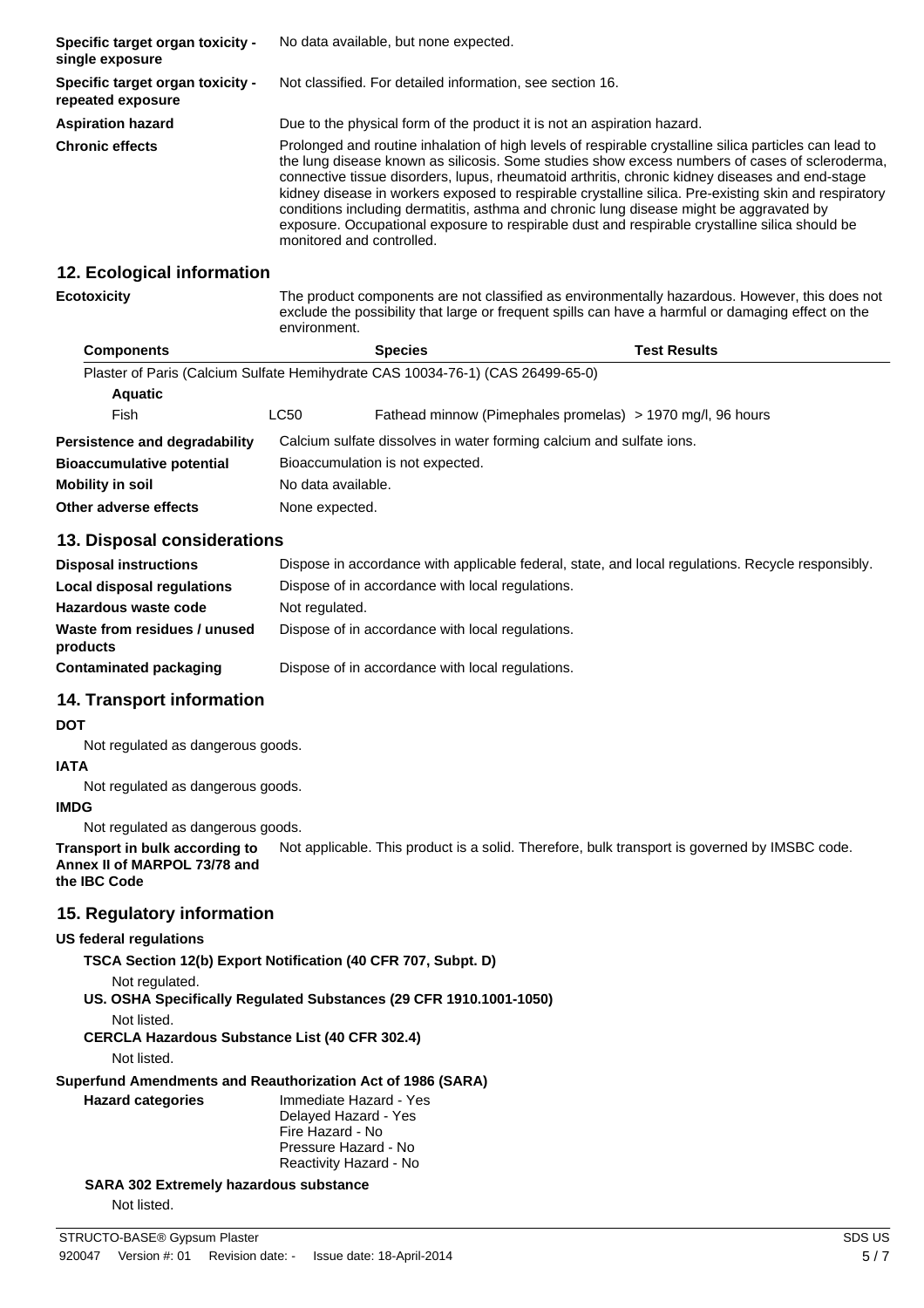| chemical                    | SARA 311/312 Hazardous               | Yes                                                                                                                            |
|-----------------------------|--------------------------------------|--------------------------------------------------------------------------------------------------------------------------------|
| Not regulated.              | SARA 313 (TRI reporting)             |                                                                                                                                |
| Other federal regulations   |                                      |                                                                                                                                |
|                             |                                      | Clean Air Act (CAA) Section 112 Hazardous Air Pollutants (HAPs) List                                                           |
| Not regulated.              |                                      | Clean Air Act (CAA) Section 112(r) Accidental Release Prevention (40 CFR 68.130)                                               |
| Not regulated.              |                                      |                                                                                                                                |
| (SDWA)                      | <b>Safe Drinking Water Act</b>       | Not regulated.                                                                                                                 |
| <b>US state regulations</b> |                                      | WARNING: This product contains chemical(s) known to the State of California to cause cancer.                                   |
|                             |                                      | US. Massachusetts RTK - Substance List                                                                                         |
|                             |                                      | Crystalline silica (Quartz) (CAS 14808-60-7)<br>Plaster of Paris (Calcium Sulfate Hemihydrate CAS 10034-76-1) (CAS 26499-65-0) |
|                             |                                      | US. New Jersey Worker and Community Right-to-Know Act                                                                          |
|                             |                                      | Crystalline silica (Quartz) (CAS 14808-60-7)<br>Plaster of Paris (Calcium Sulfate Hemihydrate CAS 10034-76-1) (CAS 26499-65-0) |
|                             |                                      | US. Pennsylvania Worker and Community Right-to-Know Law                                                                        |
|                             |                                      | Crystalline silica (Quartz) (CAS 14808-60-7)<br>Plaster of Paris (Calcium Sulfate Hemihydrate CAS 10034-76-1) (CAS 26499-65-0) |
|                             | US. Rhode Island RTK                 |                                                                                                                                |
|                             | Not regulated.                       |                                                                                                                                |
|                             | <b>US. California Proposition 65</b> |                                                                                                                                |
| harm.                       |                                      | This product does not contain a chemical known to the State of California to cause cancer, birth defects or other reproductive |
|                             |                                      |                                                                                                                                |

#### **US - California Proposition 65 - Carcinogens & Reproductive Toxicity (CRT): Listed substance**

Crystalline silica (Quartz) (CAS 14808-60-7)

### **International Inventories**

**Country(s) or region** Inventory name **Inventory name On inventory (yes/no)\*** \*A "Yes" indicates this product complies with the inventory requirements administered by the governing country(s). A "No" indicates that one or more components of the product are not listed or exempt from listing on the inventory administered by the governing country(s). United States & Puerto Rico Toxic Substances Control Act (TSCA) Inventory Yes

#### **16. Other information, including date of preparation or last revision**

| <b>Issue date</b>          | 18-April-2014                                                                                                                                                                                                                                                                                                                                                                                                                                         |
|----------------------------|-------------------------------------------------------------------------------------------------------------------------------------------------------------------------------------------------------------------------------------------------------------------------------------------------------------------------------------------------------------------------------------------------------------------------------------------------------|
| <b>Revision date</b>       |                                                                                                                                                                                                                                                                                                                                                                                                                                                       |
| <b>Version #</b>           | 01                                                                                                                                                                                                                                                                                                                                                                                                                                                    |
| <b>Further information</b> | Plaster of Paris: Is classified as a hazardous substance but is generally considered a safe material<br>for routine use. When plaster of Paris is used responsibly it is not considered as a dangerous<br>material. However, when mixed with water this product can become very hot. DO NOT attempt to<br>make a cast enclosing any part of the body. Encasing any body part can cause serious burns and<br>even amputation of the encased body part. |
|                            | Crystalline silica: Raw materials in this product may contain respirable crystalline silica. Exposures<br>to respirable crystalline silica are not expected during the normal use of this product. However,<br>actual levels must be determined by workplace hygiene testing. Prolonged and repeated exposure<br>to airborne free respirable crystalline silica can result in lung disease (i.e., silicosis) and/or lung<br>cancer.                   |
|                            | NFPA Ratings:<br>Health: 1<br>Flammability: 0<br>Physical hazard: 0                                                                                                                                                                                                                                                                                                                                                                                   |
|                            | Hazard Scale: $0 =$ Minimal 1 = Slight 2 = Moderate 3 = Serious 4 = Severe                                                                                                                                                                                                                                                                                                                                                                            |